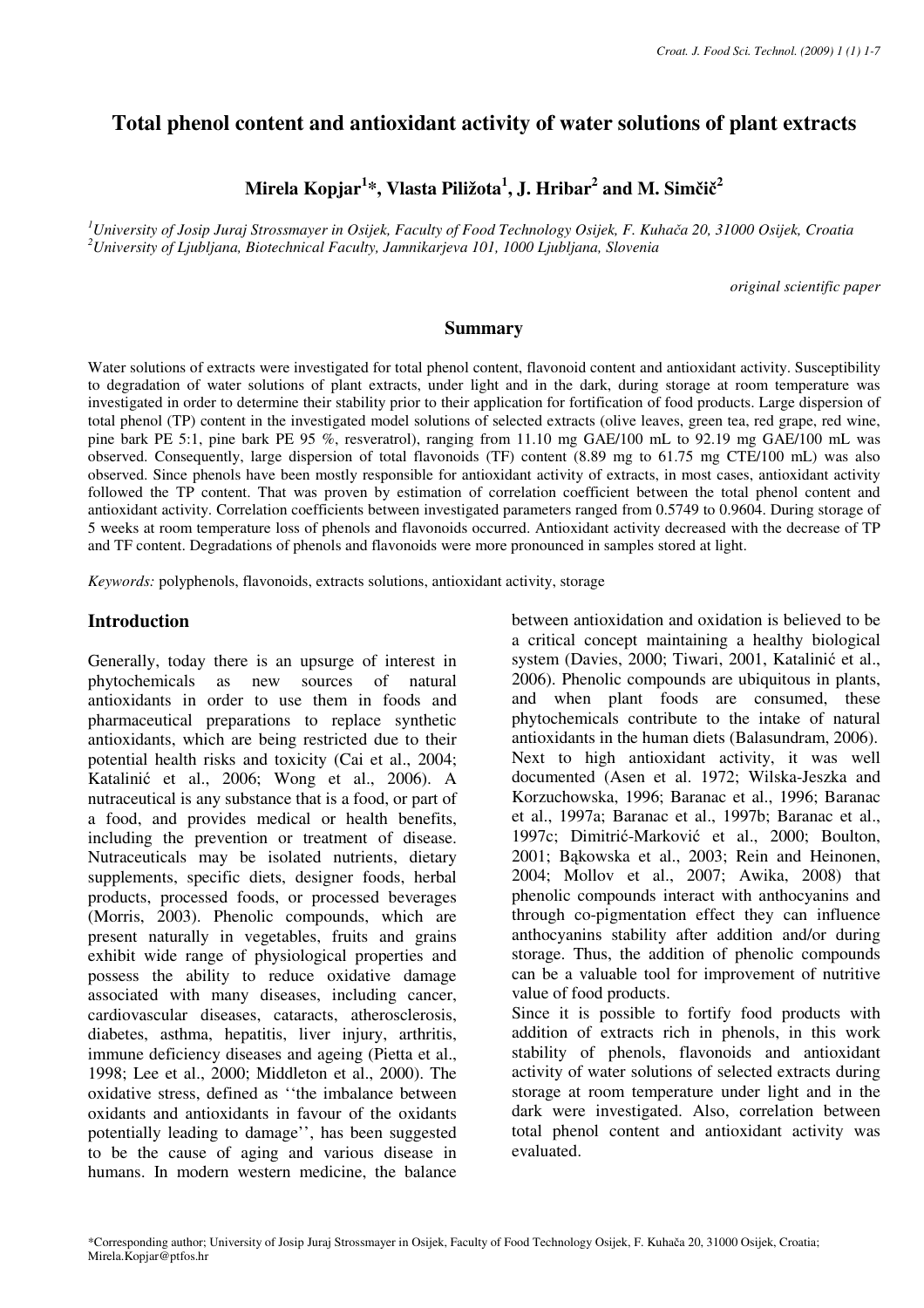## **Materials and methods**

### *Material*

Crude extracts (olive leaves, green tea, red grape, red wine, pine bark PE 5:1, pine bark PE 95 %, resveratrol) were obtained from Naturex (France). 2,4,6-tripyridyl-s-triazine (TPTZ), 2,2'azinobis-(3 ethylbenzthiazoline-6-sulphonicacid (ABTS) and 2,2 diphenyl-1-picrilhydrazyl (DPPH) were obtained from Fluka (Germany), gallic acid and catechin from Sigma (Germany), and all other reagents from Kemika (Croatia).

### *Sample preparation*

0.1 % water solutions of selected crude extracts were prepared. Samples were stored at room temperature exposed to light, and in the dark, during 5 weeks. The total phenol content, flavonoid content and antioxidant activity were determined after preparation of solutions and during storage after 1, 2, 3, 4 and 5 weeks.

### *Estimation of total phenol content*

The Folin-Ciocalteu method (Ough and Amerine, 1988) was used to determine the total phenol content. Gallic acid was used as a standard to produce the calibration curve. Total phenol content was expressed in mg of gallic acid equivalents (GAE)/100 mL of sample.

#### *Estimation of total flavonoid content*

The total flavonoid content was determined according to Makris et al. (2007). The total flavonoid content was calculated from a calibration curve using catechin as a standard, and expressed as mg catechin equivalents (CTE)/100 mL of sample.

## *The ferric reducing power (FRAP) assay*

FRAP assay was done according to Benzie and Strain (1996). The results ware expressed in mg gallic acid equivalents (GAE)/100 mL of sample. Additional dilution was needed if the FRAP value measured was over the linear range of the standard curve.

#### *The free radical scavenging ability by the use of a stable ABTS radical (ABTS) assay*

The ABTS assay followed the method of Arnao et al. (2001) with some modifications. The results were expressed in mg gallic acid equivalents (GAE)/100 mL of sample. Additional dilution was needed if the ABTS value measured was over the linear range of the standard curve.

#### *The free radical scavenging ability by the use of a stable DPPH radical (DPPH) assay*

0.2 mL of the sample was diluted with methanol and 1 mL of DPPH solution (0.5mM) was added. After 15 minutes absorbance was read at 517 nm. The results were expressed in mg gallic acid equivalents (GAE)/100 mL of sample. Additional dilution was needed if the DPPH value measured was over the linear range of the standard curve.

## *Statistical analysis*

Antioxidant activity, total phenol content and total flavonoid content, during storage, were analyzed by the analysis of variance (ANOVA) and Fisher's least significant difference (LSD) with significance defined at  $P < 0.05$ . All statistical analyses were carried out using the software program STATISTICA 8 (StatSoft, Inc, USA). The results were expressed as means ± standard deviation.

# **Results and Discussion**

All of the selected extracts are rich in polyphenols thus they would be appropriate for fortification of foods. For better understanding of their application it is necessary to determine their stability during storage as well as their stability in different conditions, like exposure to light and darkness.

## *Total phenol content*

In most investigated cases, up to now, different plants (Hou et al., 2003; Wong et al., 2006; Balasundram et al., 2006; Katalinić et al., 2006; Al-Fatimi et al., 2007; Tawaha et al., 2007; Chang et al., 2007; Singh et al., 2009) were investigated for their phenolic content and antioxidant activity, thus extraction of phenolic compounds should be made before analyses. In those cases, practical aspects that need to be considered include extraction efficiency, availability of sufficient raw material, and toxicity or safety considerations (Balasundram, 2006). In our study we investigated crude extracts, avoiding laboratory extraction procedure which could also lead to extraction of other compounds that are contained in the plants thus we presume that extraction of other compounds were minimal. The total phenol (TP)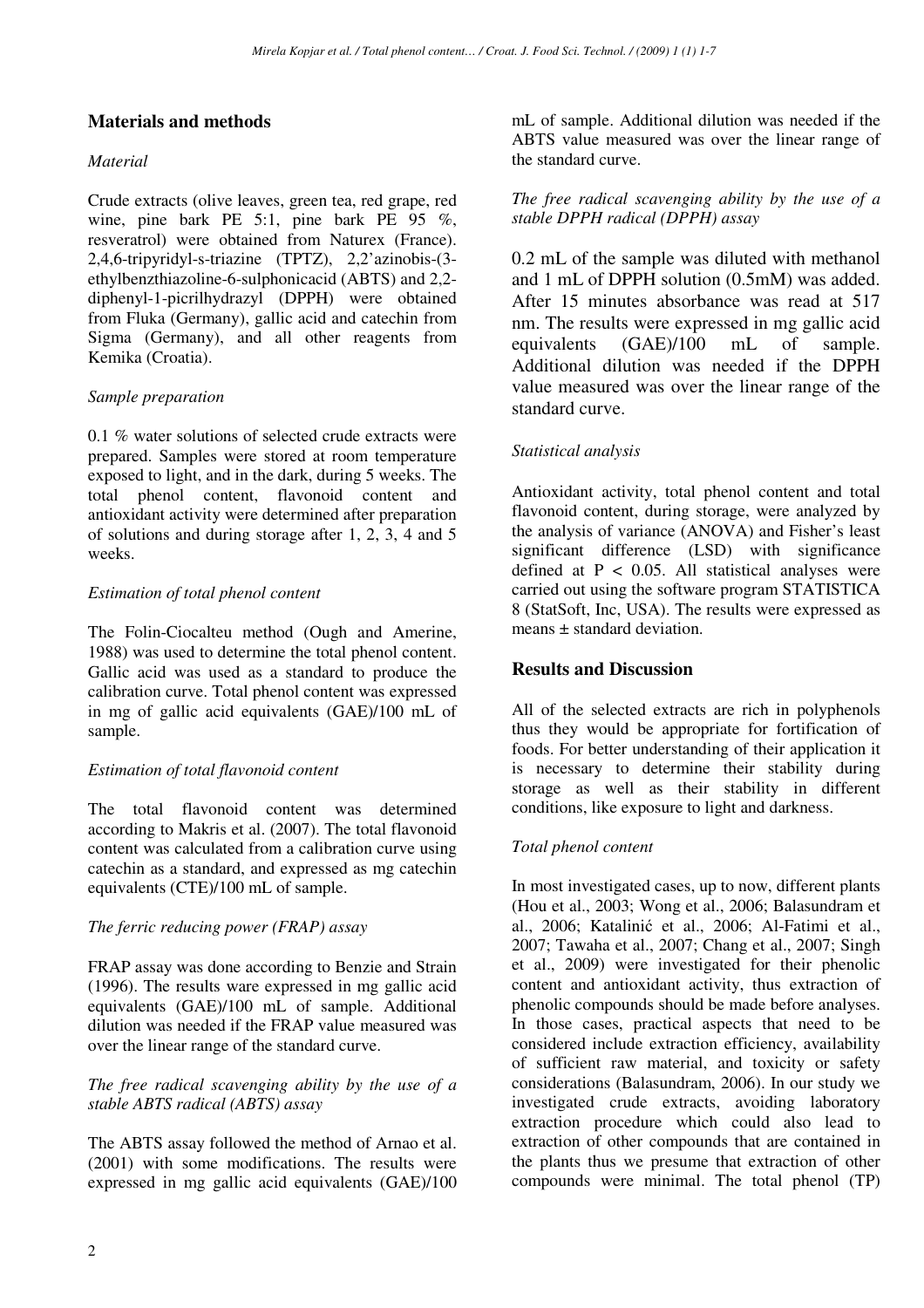content was determined by Folin-Ciocalteu method. The Folin-Ciocalteu method gives a crude estimation of the total phenolic compounds present in a sample. It is not specific to polyphenols, but many interfering compounds may react with the reagent, giving elevated apparent phenolic concentrations (Prior et al., 2005). Since we studied purified extracts it can be assumed that the estimated TP content was real without influence of other compounds that can react with the Folin-Ciocalteu reagent.

As shown in Table 1. there was a large dispersion of the TP content in the investigated model solutions of selected extracts, ranging from 11.10 mg/100 g to 92.19 mg/100 g. The highest TP content, after preparation of 0.1 % water solution of extracts, showed the red grape extract and pine bark PE 95 % (92.19 and 72.33 mg/100 mL, respectively), while the lowest TP content was in olive leaves and pine bark PE 5:1 extracts (both 11.1 mg/100 mL).

**Table 1.** Total phenol (TP) content (mg GAE/100 mL) of 0.1 % water solution of extracts during 5 weeks of storage under light and in the dark at room temperature

| Extract          | $\mathbf{0}$       | 1 week             | 2 weeks            | 3 weeks              | 4 weeks             | 5 weeks              |
|------------------|--------------------|--------------------|--------------------|----------------------|---------------------|----------------------|
|                  | Light              |                    |                    |                      |                     |                      |
| olive leaves     | $11.10^a$          | 9.39 <sup>b</sup>  | 8.57 <sup>c</sup>  | $6.87$ <sup>d</sup>  | 6.31 <sup>d</sup>   | 5.34 <sup>e</sup>    |
| green tea        | $31.95^{\rm a}$    | $29.43^{b}$        | $27.62^{\circ}$    | $23.13^{d}$          | $22.69^{d,e}$       | $21.68^{\circ}$      |
| red grape        | 92.19 <sup>a</sup> | $85.85^{b}$        | $82.22^{\circ}$    | $80.51$ <sup>d</sup> | $71.95^{\circ}$     | 67.71 <sup>f</sup>   |
| red wine         | 41.02 <sup>a</sup> | 36.89 <sup>b</sup> | 35.58 <sup>b</sup> | $29.84^{\circ}$      | 27.12 <sup>d</sup>  | $25.81$ <sup>d</sup> |
| pine bark PE 5:1 | $11.10^{a}$        | $8.78^{b}$         | $8.22^{b,c}$       | 8.09 <sup>c</sup>    | 7.97 <sup>c</sup>   | 7.16 <sup>d</sup>    |
| pine bark PE 95% | 72.33 <sup>a</sup> | $68.22^{b}$        | 66.40 <sup>c</sup> | 64.39 <sup>d</sup>   | $62.88^{\circ}$     | 56.33 <sup>f</sup>   |
| resveratrol      | 21.98 <sup>a</sup> | $21.28^{a}$        | $18.76^b$          | $18.35^{b}$          | $18.05^{b}$         | $14.32^{\circ}$      |
|                  | Dark               |                    |                    |                      |                     |                      |
| olive leaves     | $11.10^{a}$        | 10.60 <sup>b</sup> | 8.77 <sup>c</sup>  | $7.16^{d}$           | $6.71$ <sup>d</sup> | 5.90 <sup>e</sup>    |
| green tea        | $31.95^{\rm a}$    | $30.34^{b}$        | $28.13^{\circ}$    | 26.81 <sup>d</sup>   | $25.00^{\circ}$     | 23.69 <sup>f</sup>   |
| red grape        | 92.19 <sup>a</sup> | $85.95^{b}$        | $82.92^{\circ}$    | 80.00 <sup>d</sup>   | $72.05^{\circ}$     | $68.11^{f}$          |
| red wine         | 41.02 <sup>a</sup> | $38.80^{b}$        | 37.70 <sup>b</sup> | $35.68^{\circ}$      | $34.77^{\circ}$     | $31.15^d$            |
| pine bark PE 5:1 | $11.10^{a}$        | 9.69 <sup>b</sup>  | $9.48^{b}$         | $9.28^{b}$           | 8.37 <sup>c</sup>   | 7.57 <sup>d</sup>    |
| pine bark PE 95% | $72.33^a$          | 71.14 <sup>b</sup> | $70.43^{b,c}$      | $65.53^{\circ}$      | $63.08^{d}$         | $58.44^{\circ}$      |
| resveratrol      | 21.98 <sup>a</sup> | $21.58^{a}$        | 19.46 <sup>b</sup> | $18.90^{b,c}$        | 18.56 <sup>c</sup>  | 14.93 <sup>d</sup>   |

Values in the same row with different superscripts (a-f) are significantly different ( $P <$ 0.05) by analysis of variance (ANOVA) and Fisher's least significant difference (LSD).

During storage the TP content decreased in all samples regardless of exposure to light or darkness. After 5 weeks of storage the highest TP content had red grape and pine bark PE 95 % and the lowest had olive leaves and pine bark PE 5:1. The samples stored in the dark had a higher TP content than samples stored under light. The difference in the TP content in the samples stored under light in comparison to the samples stored in the dark in some cases is not so high. Olive leaves, pine bark PE 5:1, red grape and resveratrol had insignificant difference in the TP content stored under light and in the dark, while all other samples had a higher difference. It can be concluded that those extracts (olive leaves, pine bark PE 5:1, red grape and resveratrol) were stable under light and in the dark, and that they were more stable than other extracts under light.

From the TP retention calculation (Table 6), after 5 weeks of storage (Table 2), it can be seen that the samples stored in the dark had higher retention of TP content. The highest retention of TP content had pine bark regardless of storage conditions (under light, 77.88 % and in the dark, 80.80 %). The lowest retention had olive leaves extract (48.11 % and 53.15  $\%$ ).

**Table 2.** Total flavonoid (TF) content (mg CTE/100 mL) of 0.1 % water solution of extracts during 5 weeks of storage under light and in the dark at room temperature

| Extract          | $\mathbf{0}$      | 1 week             | 2 weeks            | 3 weeks            | 4 weeks             | 5 weeks              |
|------------------|-------------------|--------------------|--------------------|--------------------|---------------------|----------------------|
|                  | Light             |                    |                    |                    |                     |                      |
| olive leaves     | $8.89^{a}$        | 6.26 <sup>b</sup>  | $6.02^{6,c}$       | $5.52^{c,d}$       | $4.95^{d,e}$        | $2.98^{f}$           |
| green tea        | $13.15^a$         | $12.33^{b}$        | 10.28 <sup>c</sup> | $9.05^{\rm d}$     | 7.98 <sup>e</sup>   | $5.85$ <sup>f</sup>  |
| red grape        | $61.75^{\circ}$   | 58.89 <sup>b</sup> | 53.97 <sup>c</sup> | 47.49 <sup>d</sup> | $46.34^{d,e}$       | $45.20^{\circ}$      |
| red wine         | $27.82^{a}$       | $24.30^{b}$        | $23.64^{b}$        | $22.25^{\circ}$    | $21.51^{\circ}$     | 19.79 <sup>d</sup>   |
| pine bark PE 5:1 | $9.30^{\circ}$    | 7.57 <sup>b</sup>  | 6.43 <sup>c</sup>  | $6.26^{\circ}$     | 6.02 <sup>c</sup>   | $4.95^{\rm d}$       |
| pine bark PE 95% | $48.72^{a}$       | $47.90^{a,b}$      | $46.43^{b}$        | $42.41^{\circ}$    | $41.43^{c,d}$       | $39.87$ <sup>d</sup> |
| resveratrol      | $20.20^a$         | $19.95^{\text{a}}$ | $18.64^{b}$        | $18.31^{b}$        | 17.49 <sup>c</sup>  | $13.88^{d}$          |
|                  | Dark              |                    |                    |                    |                     |                      |
| olive leaves     | 8.89 <sup>a</sup> | 7.90 <sup>b</sup>  | 7.32 <sup>c</sup>  | 6.26 <sup>d</sup>  | $5.85$ <sup>d</sup> | 4.62 <sup>e</sup>    |
| green tea        | $13.15^{a}$       | 13.07 <sup>a</sup> | $12.49^a$          | $9.38^{b}$         | $8.72^b$            | 6.10 <sup>c</sup>    |
| red grape        | $61.75^{a}$       | 60.28 <sup>b</sup> | 57.08 <sup>b</sup> | 51.59 <sup>d</sup> | $51.18^{d}$         | $46.84^{\circ}$      |
| red wine         | $27.82^{a}$       | 27.16 <sup>a</sup> | $25.61^b$          | $24.62^b$          | $21.75^{\circ}$     | $19.95^{\text{d}}$   |
| pine bark PE 5:1 | 9.30 <sup>a</sup> | $8.64^{a,b}$       | $8.15^{b,c}$       | $7.82^{c,d}$       | 7.16 <sup>d</sup>   | 6.18 <sup>e</sup>    |
| pine bark PE 95% | $48.72^{\rm a}$   | 47.98 <sup>a</sup> | $45.03^{b}c$       | $43.72^{\circ}$    | $43.15^{\circ}$     | 40.52 <sup>d</sup>   |
| resveratrol      | $20.20^a$         | 19.87 <sup>a</sup> | $18.15^{b}$        | 17.57 <sup>b</sup> | 17.16 <sup>b</sup>  | $13.72^{\circ}$      |

Values in the same row with different superscripts (a-f) are significantly different (P < 0.05) by analysis of variance (ANOVA) and Fisher's least significant difference (LSD).

#### *Flavonoid content*

Results of the TF content followed the TP content result, which means that when the TP content was higher the TF content was also higher (Table 2). The TF content of investigated water solutions of extracts was lower (in higher or lesser extent) than the TP content. The TF content of olive leaves, pine bark (5:1) and resveratrol was little lower than the TP content, while for all other samples these difference were more pronounced. The TF content ranged from 8.89 mg CTE/100 mL for olive leaves up to 61.75 mg CTE/100 mL for red grape extract solution. During storage, degradation of flavonoids occurred regardless of the storage conditions. As it was the case with the TP content, higher retention of the TF content after storage of 5 weeks had samples stored in the dark with an exception of resveratrol. Also, the highest retention of the TF content (Table 6) had pine bark PE 95 % regardless of the storage conditions (81.83 % and 83.17 %) and the lowest retention had olive leaves  $(33.52 \%$  and  $51.97 \%$ ) and green tea (44.49 % and 46.39 %).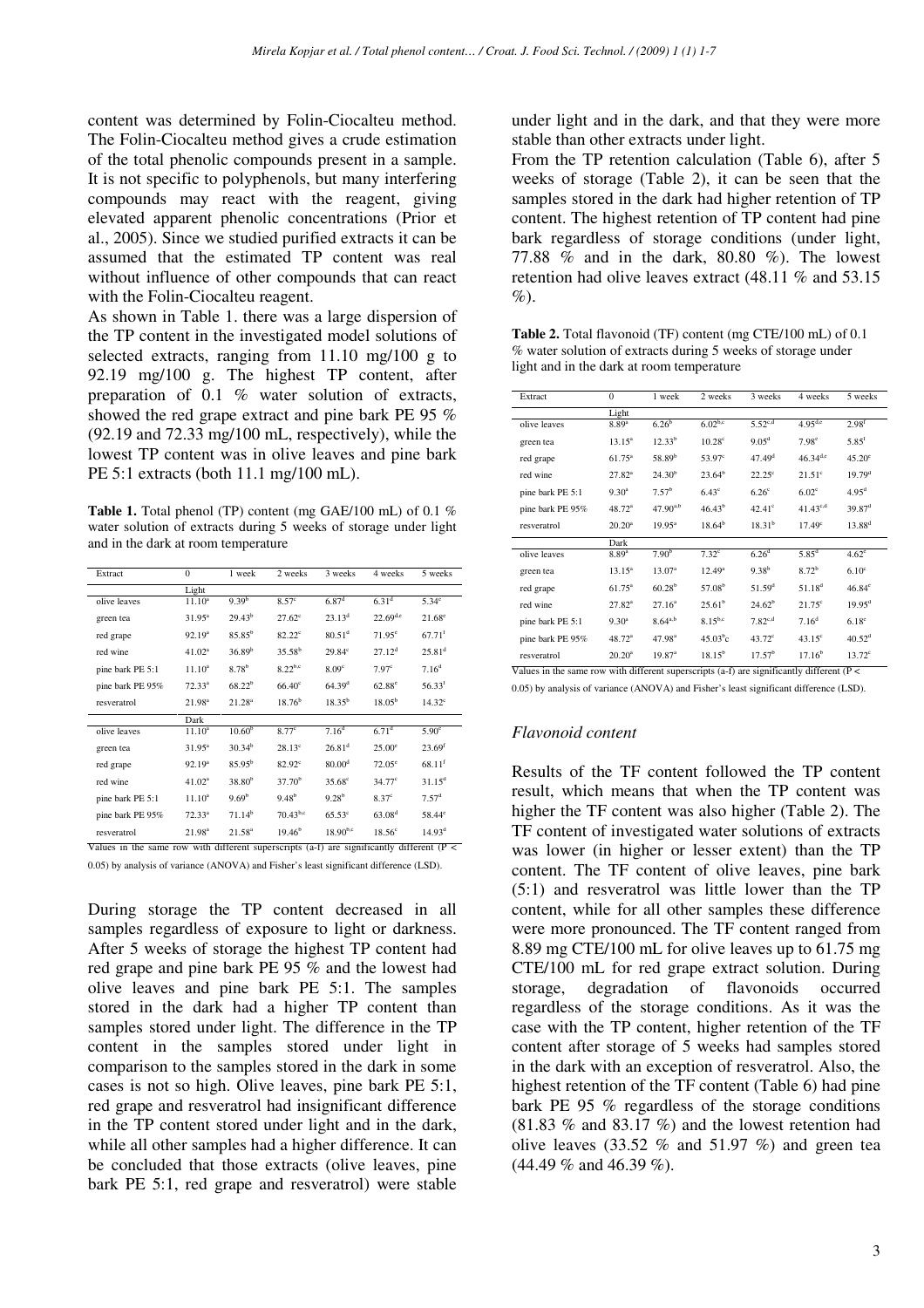#### *Antioxidant activity*

Polyphenols have been reported to be responsible for the antioxidant activities of botanical extracts (Wong et al., 2006). The antioxidant activity of phenolic compounds is due to their ability to scavenge free radicals, donate hydrogen atoms or electron, or chelate metal cations (Afanas'ev et al., 1989; Amarowicz et al., 2004). It is important to select and employ a stable and rapid method to assay antioxidant activity, because the determination of hundreds of samples is time-consuming. Several methods have been developed to assay free radical scavenging capacity and the total antioxidant activity of plant extracts (Cai et al., 2004). In our study, determination of antioxidant activity was conducted through the ferric reducing power (FRAP) assay, the free radical scavenging ability by the use of a stable ABTS radical (ABTS) assay, and the free radical scavenging ability by the use of a stable DPPH radical (DPPH) assay. The results of antioxidant activity are presented in Tables 3, 4 and 5.

**Table 3.** Antioxidant activity determined by FRAP assay (mg GAE/100 mL) of 0.1 % water solution of extracts during 5 weeks of storage under light and in the dark at room temperature

| Extract                                                                                               | $\mathbf{0}$       | 1 week             | 2 weeks            | 3 weeks            | 4 weeks            | 5 weeks            |
|-------------------------------------------------------------------------------------------------------|--------------------|--------------------|--------------------|--------------------|--------------------|--------------------|
|                                                                                                       | Light              |                    |                    |                    |                    |                    |
| olive leaves                                                                                          | $2.94^{a}$         | 1.97 <sup>b</sup>  | 1.90 <sup>b</sup>  | 1.46 <sup>c</sup>  | $1.42^{\circ}$     | 1.05 <sup>d</sup>  |
| green tea                                                                                             | $14.54^{\circ}$    | 13.03 <sup>b</sup> | $12.4^{b}$         | $9.88^{\circ}$     | 9.81 <sup>c</sup>  | $8.99^{d}$         |
| red grape                                                                                             | $28.55^a$          | $28.21^{a}$        | $25.45^{\rm b}$    | 19.78 <sup>c</sup> | $19.18^{\circ}$    | 16.00 <sup>d</sup> |
| red wine                                                                                              | 13.47 <sup>a</sup> | 11.74 <sup>b</sup> | 11.67 <sup>b</sup> | 8.86 <sup>c</sup>  | 8.11 <sup>d</sup>  | $6.77^{\circ}$     |
| pine bark PE 5:1                                                                                      | $4.38^{a}$         | $2.93^{b}$         | $2.40^{b}$         | 1.86 <sup>d</sup>  | 1.80 <sup>d</sup>  | 0.98 <sup>e</sup>  |
| pine bark PE 95%                                                                                      | $20.89^{a}$        | 18.69 <sup>b</sup> | 17.89 <sup>c</sup> | $16.40^{\rm d}$    | $16.24^{d}$        | $13.61^{\circ}$    |
| resveratrol                                                                                           | $7.84^{\circ}$     | 7.56 <sup>a</sup>  | 7.43 <sup>a</sup>  | $6.45^{b}$         | $6.39^{b}$         | 5.39 <sup>c</sup>  |
|                                                                                                       | Dark               |                    |                    |                    |                    |                    |
| olive leaves                                                                                          | $2.94^{\rm a}$     | $2.23^{b}$         | 2.03 <sup>b</sup>  | 1.64 <sup>c</sup>  | $1.52^{c,d}$       | 1.21 <sup>d</sup>  |
| green tea                                                                                             | $14.54^{\circ}$    | $13.13^{b}$        | $12.55^{\rm b}$    | $9.88^{\circ}$     | $9.84^{\circ}$     | 9.39 <sup>c</sup>  |
| red grape                                                                                             | $28.55^{\rm a}$    | $28.46^a$          | 25.60 <sup>b</sup> | $20.01^{\circ}$    | 19.31 <sup>c</sup> | 17.10 <sup>d</sup> |
| red wine                                                                                              | $13.47^{\rm a}$    | $12.73^b$          | $11.84^\circ$      | 8.66 <sup>d</sup>  | 8.41 <sup>d</sup>  | $7.14^{\circ}$     |
| pine bark PE 5:1                                                                                      | $4.38^{a}$         | $3.35^{b}$         | $2.33^{\circ}$     | 1.87 <sup>d</sup>  | $1.82^d$           | 1.02 <sup>e</sup>  |
| pine bark PE 95%                                                                                      | $20.89^{a}$        | $19.43^{b}$        | $17.48^{\circ}$    | 16.29 <sup>d</sup> | $16.25^{\rm d}$    | $13.86^{\circ}$    |
| resveratrol                                                                                           | $7.84^{a}$         | $7.66^{a,b}$       | $7.55^{a,b}$       | $6.76^{b,c}$       | $6.43^{c,d}$       | 5.57 <sup>d</sup>  |
| Values in the same row with different superscripts (a-e) are significantly different ( $P \lt \theta$ |                    |                    |                    |                    |                    |                    |

0.05) by analysis of variance (ANOVA) and Fisher's least significant difference (LSD).

The strongest antioxidant activity, which were evaluated by FRAP and ABTS assay, had red grape > pine bark PE 95  $\%$  > green tea > red wine > resveratrol > pine bark PE 5:1> olive leaves. DPPH assay showed different tendency, which means red grape > pine bark PE 95 % > red wine > green tea > resveratrol > pine bark PE 5:1> olive leaves. The results of DPPH assay were higher, except for red grape, in comparison to results obtained by the ABTS and FRAP method. While the ABTS and FRAP results showed that green tea and red wine (14.54 and 13.47 FRAP, 15.69 and 10.22 ABTS) had much lower values than red grape (28.55 FRAP and 37.26 ABTS), the DPPH results showed that the values were similar, 22.34, 25.76 and 22.56 for green tea, red grape and red wine, respectively. Those results suggest that different phenolic compounds react differently depending on the applied reagent for antioxidant determination. The structure of phenolic compounds is a key determinant of their radical scavenging and metal chelating activity. Structurally, phenolic compounds comprise an aromatic ring, bearing one or more hydroxyl substituents, and range from simple phenolic molecules to highly polymerised compounds (Bravo, 1998).

**Table 4.** Antioxidant activity determined by ABTS assay (mg GAE/100 mL) of 0.1 % water solution of extracts during 5 weeks of storage under light and in the dark at room temperature

| Extract          | $\Omega$           | 1 week             | 2 weeks            | 3 weeks              | 4 weeks            | 5 weeks            |
|------------------|--------------------|--------------------|--------------------|----------------------|--------------------|--------------------|
|                  | Light              |                    |                    |                      |                    |                    |
| olive leaves     | 2.41 <sup>a</sup>  | 2.19 <sup>a</sup>  | 1.79 <sup>b</sup>  | 1.68 <sup>b</sup>    | 1.19 <sup>c</sup>  | 1.02 <sup>d</sup>  |
| green tea        | 15.69 <sup>a</sup> | $14.65^{b}$        | $12.85^\circ$      | $12.41^\circ$        | $12.03^{c,d}$      | 11.92 <sup>d</sup> |
| red grape        | $37.26^a$          | 35.08 <sup>b</sup> | 30.86 <sup>c</sup> | $23.24^d$            | $18.28^{\circ}$    | $17.74^{\circ}$    |
| red wine         | $10.22^a$          | 8.57 <sup>b</sup>  | 8.08 <sup>b</sup>  | 7.26 <sup>c</sup>    | 6.37 <sup>d</sup>  | 5.78 <sup>e</sup>  |
| pine bark PE 5:1 | $2.45^{\rm a}$     | 2.26 <sup>a</sup>  | $2.05^{\rm b}$     | $2.04^{b,c}$         | $1.97^{b,c}$       | 1.78 <sup>c</sup>  |
| pine bark PE 95% | $21.93^{a}$        | 19.95 <sup>b</sup> | $19.58^{b}$        | $19.25^{b}$          | $16.78^{\circ}$    | $14.75^{\text{d}}$ |
| resveratrol      | 8.17 <sup>a</sup>  | $6.96^{b}$         | $6.33^{\circ}$     | 5.96 <sup>c</sup>    | $5.38^{d}$         | 4.77 <sup>e</sup>  |
|                  | Dark               |                    |                    |                      |                    |                    |
| olive leaves     | 2.41 <sup>a</sup>  | $2.33^{a}$         | 1.80 <sup>b</sup>  | 1.70 <sup>b</sup>    | 1.32 <sup>c</sup>  | 1.09 <sup>d</sup>  |
| green tea        | 15.69 <sup>a</sup> | 14.81 <sup>b</sup> | $13.95^\circ$      | $13.51^\circ$        | 12.94 <sup>d</sup> | $11.97^{\circ}$    |
| red grape        | 37.26 <sup>a</sup> | 35.71 <sup>b</sup> | $32.42^{\circ}$    | $24.87$ <sup>d</sup> | $18.33^{\circ}$    | $18.02^e$          |
| red wine         | $10.22^a$          | 10.08 <sup>a</sup> | 9.97 <sup>a</sup>  | 8.30 <sup>b</sup>    | 6.62 <sup>c</sup>  | 5.98 <sup>c</sup>  |
| pine bark PE 5:1 | $2.45^{\rm a}$     | $2.34^{a,b}$       | $2.15^{a,b}$       | $2.13^{b,c}$         | $1.82^{c,d}$       | 1.72 <sup>d</sup>  |
| pine bark PE 95% | $21.93^{a}$        | $20.38^{b}$        | 19.92 <sup>b</sup> | 19.72 <sup>b</sup>   | $17.57^{\circ}$    | 15.26 <sup>d</sup> |
| resveratrol      | 8.17 <sup>a</sup>  | 7.20 <sup>b</sup>  | $6.70^{b,c}$       | $6.13^{c,d}$         | $5.53^{d,e}$       | 4.89 <sup>e</sup>  |

0.05) by analysis of variance (ANOVA) and Fisher's least significant difference (LSD).

**Table 5.** Antioxidant activity determined by DPPH assay (mg GAE/100 mL) of 0.1 % water solution of extracts during 5 weeks of storage under light and in the dark at room temperature

| Extract          | $\mathbf{0}$       | 1 week             | 2 weeks            | 3 weeks            | 4 weeks            | 5 weeks            |
|------------------|--------------------|--------------------|--------------------|--------------------|--------------------|--------------------|
|                  | Light              |                    |                    |                    |                    |                    |
| olive leaves     | $5.09^{\rm a}$     | $4.29^{b}$         | $3.94^{b}$         | $3.84^{b}$         | $3.04^{\circ}$     | 2.45 <sup>d</sup>  |
| green tea        | $22.34^a$          | $21.43^{b}$        | $19.30^{\circ}$    | $18.55^{\rm d}$    | $17.58^{\circ}$    | $16.93^{\circ}$    |
| red grape        | $25.76^{\circ}$    | 23.04 <sup>b</sup> | $22.52^b$          | $22.36^{b}$        | 21.06 <sup>c</sup> | $20.70^{\circ}$    |
| red wine         | 22.56 <sup>a</sup> | 20.21 <sup>b</sup> | 19.30 <sup>b</sup> | $18.78^{d}$        | $18.55^{\rm d}$    | $17.55^{\circ}$    |
| pine bark PE 5:1 | 5.81 <sup>a</sup>  | $5.05^{b}$         | 4.92 <sup>b</sup>  | 4.13 <sup>c</sup>  | 3.81 <sup>d</sup>  | 2.77 <sup>c</sup>  |
| pine bark PE 95% | $24.65^a$          | $23.11^{a,b}$      | $22.59^{b,c}$      | $22.04^{b,c}$      | $21.22^{c,d}$      | 19.60 <sup>d</sup> |
| resveratrol      | 15.34 <sup>a</sup> | 14.71 <sup>a</sup> | 13.51 <sup>b</sup> | 13.28 <sup>b</sup> | $12.57^{b,c}$      | 11.82 <sup>c</sup> |
|                  | Dark               |                    |                    |                    |                    |                    |
| olive leaves     | $5.09^{\rm a}$     | 4.78 <sup>b</sup>  | 4.21 <sup>c</sup>  | 4.11 <sup>c</sup>  | 3.29 <sup>d</sup>  | 2.99 <sup>e</sup>  |
| green tea        | $22.34^a$          | $21.89^{a}$        | 20.09 <sup>b</sup> | $19.34^{b}$        | $18.13^{\circ}$    | 17.61 <sup>c</sup> |
| red grape        | $25.76^{\circ}$    | $24.53^{b}$        | $23.40^{b}$        | $22.43^d$          | $21.78^{d,e}$      | $21.58^{\circ}$    |
| red wine         | $22.56^{\circ}$    | $21.86^{b}$        | $20.51^{\circ}$    | 19.27 <sup>d</sup> | $18.85^\circ$      | 17.68 <sup>f</sup> |
| pine bark PE 5:1 | $5.81^{\circ}$     | $5.61^{a,b}$       | 5.41 <sup>b</sup>  | 4.39 <sup>c</sup>  | $3.92^d$           | $3.10^{\circ}$     |
| pine bark PE 95% | $24.65^a$          | $23.97^{a,b}$      | $23.18^{b,c}$      | 22.79 <sup>c</sup> | $21.55^d$          | $20.70^{\rm d}$    |
| resveratrol      | $15.34^{a}$        | 14.98 <sup>b</sup> | $13.74^{b}$        | $13.51^{c,d}$      | 12.76 <sup>d</sup> | 11.91 <sup>c</sup> |

0.05) by analysis of variance (ANOVA) and Fisher's least significant difference (LSD).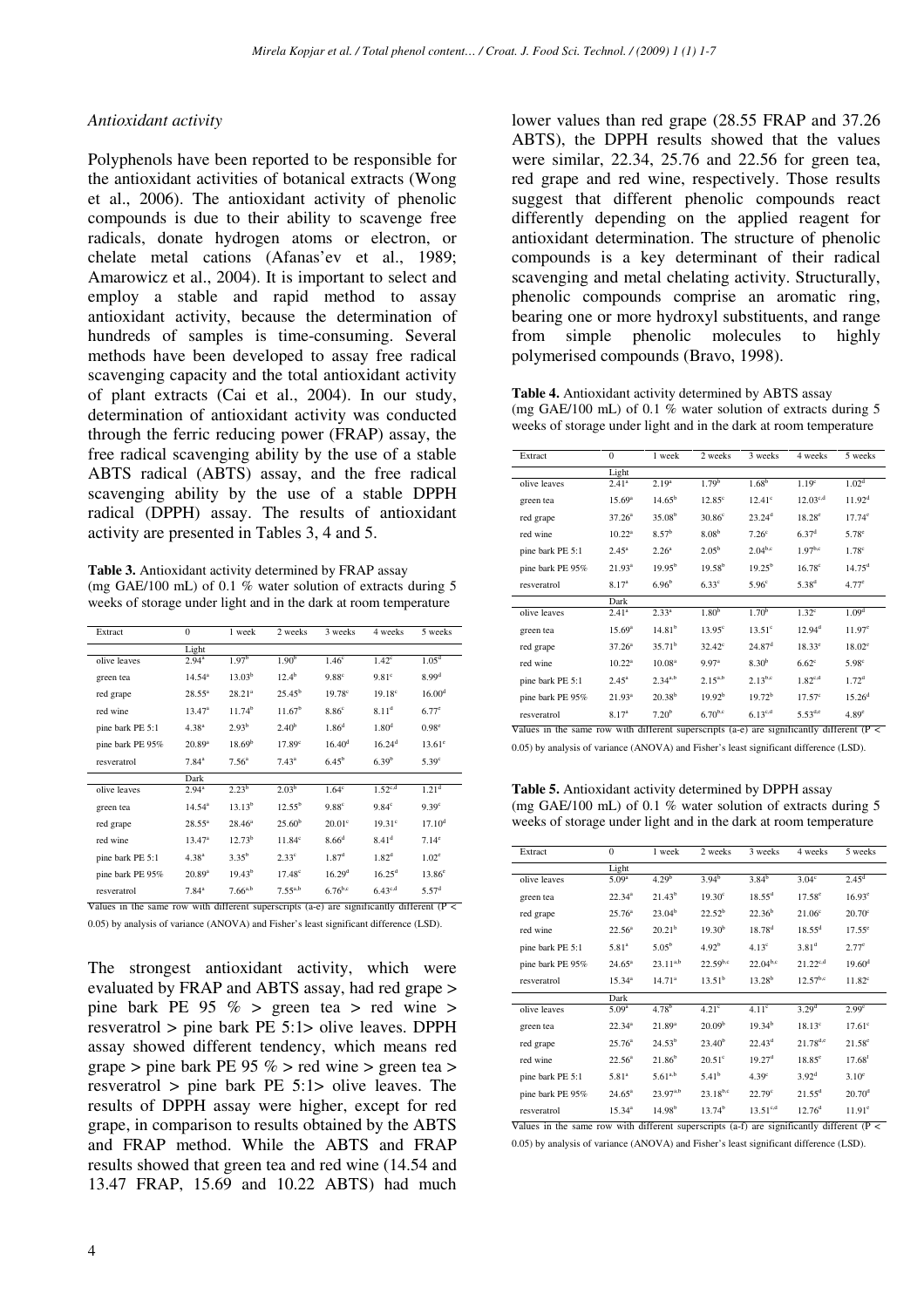Wong et al. (2006) reported that results obtained by the FRAP method (expressed as trolox equivalents) were higher than results obtained by the DPPH method of extract of selected plants, while Gil et al. (2002) obtained reverse results for stone fruit. They obtained higher antioxidant activity with the DPPH method (expressed as ascorbic acid equivalents) than with the FRAP method. According to Wong et al (2006), the probable reason for the lower DPPH values of the plants could be the presence of compounds that are not reactive towards DPPH. Antioxidant compounds such as polyphenols may be more efficient reducing agents for ferric iron but some may not scavenge DPPH free radicals as efficiently due to steric hindrance (Wong et al., 2006).

**Table 6.** Retention (%) of total phenol (TP) content and total flavonoid (TF) content after 5 weeks of storage

| <b>Extracts</b>  | TP content retention |       |       | TF content retention |  |  |
|------------------|----------------------|-------|-------|----------------------|--|--|
|                  | light                | dark  | light | dark                 |  |  |
| olive leaves     | 48.11                | 53.15 | 33.52 | 51.97                |  |  |
| green tea        | 67.86                | 74.15 | 44.49 | 46.39                |  |  |
| red grape        | 73.45                | 73.88 | 73.20 | 75.85                |  |  |
| red wine         | 62.92                | 75.94 | 71.14 | 71.71                |  |  |
| pine bark PE 5:1 | 64.50                | 68.20 | 53.23 | 66.45                |  |  |
| pine bark PE 95% | 77.88                | 80.80 | 81.83 | 83.17                |  |  |
| resveratrol      | 65.15                | 67.93 | 68.71 | 67.92                |  |  |

Regardless of the used method for antioxidant activity determination, decrease of antioxidant activity occurred during storage. As it was case with the TP content and TF content, decrease of antioxidant activity was also more pronounced in samples stored under light.

Correlation between the TP content with the TF content and antioxidant activity, as well as the TF content and antioxidant activity was also evaluated. Generally, it is very complicated to correlate the data on antioxidant activity of natural products in various works and measured by various methods (Roginsky and Lissi, 2004). The antioxidant capacities of phenols determined by a different method, only poorly correlate with each other (Roginsky and Lissi, 2004). From the results presented in Table 7. it can be seen that correlation coefficients ranged from 0.5749 to 0.9604 when all samples were considered for correlation evaluation, but when the results of green tea extract were eliminated, correlation coefficient was generally higher, 0.6756 to 0.9940. Roginsky and Lissi (2004) pointing out that the capacity of some tea catechins, epigallatocatechin and epigallatocatechin gallate, changed significantly when they reacted with DPPH and ABTS<sup>++</sup>, on the one hand, and peroxyl radical, on the other hand. Since we assumed that in our study we evaluated only the TP content, lower correlation coefficients, when results of green tea extracts were taken into correlation evaluation, could be explained with the fact that various phenolic compounds respond differently in this assay, depending on the number of phenolic groups they have (Singleton and Rossi, 1965). Lower correlation coefficients were only between the TP content and DPPH, and the TF content and DPPH, thus our results suggested that the phenolic compounds mostly contributed to the antioxidant activity of the investigated extracts.

| Table 7. Correlation between investigated parameters |  |
|------------------------------------------------------|--|
|------------------------------------------------------|--|

| all samples       | TP content | TF content | <b>FRAP</b> | <b>ABTS</b> | <b>DPPH</b> |
|-------------------|------------|------------|-------------|-------------|-------------|
| TP content        |            | 0.9604     | 0.9604      | 0.9216      | 0.6885      |
| TF content        |            | 1          | 0.8646      | 0.8394      | 0.5749      |
| <b>FRAP</b>       |            |            | 1           | 0.9605      | 0.7906      |
| <b>ABTS</b>       |            |            |             | 1           | 0.6550      |
| <b>DPPH</b>       |            |            |             |             | 1           |
| without green tea | TP content | TF content | <b>FRAP</b> | <b>ABTS</b> | <b>DPPH</b> |
| TP content        | 1          | 0.9940     | 0.9924      | 0.9515      | 0.7980      |
|                   |            |            |             |             |             |
| TF content        |            | 1          | 0.9912      | 0.9608      | 0.8117      |
| <b>FRAP</b>       |            |            | 1           | 0.9604      | 0.8169      |
| <b>ABTS</b>       |            |            |             | 1           | 0.6756      |

There have been lots of studies on correlation between antioxidant activity and the TP content. Zheng and Wang (2001) reported excellent correlation for medicinal plants and culinary herbs when antioxidant activity (determined using the oxygen radical absorbance assay, ORAC assay) was compared with the TP content. Kalt et al. (1999) found a strong correlation between antioxidant capacity and total phenols (0.83) in four species of berries. Tawaha et al. (2007) reported positive linear correlation between antioxidant activity determined by the ABTS assay and TP content for aqueous and methanolic extracts of Jordanian plants (0.892 and 0.851, respectively). Cai et al. (2004) also found highly significant linear correlation (methanolic/aqueous: 0.964/0.953) between the TP content and antioxidant activity of 112 Chinese medical plants. Katalinić et al. (2006) reported high linear correlation (0.9825) between the TP content and FRAP values of selected medical plant extracts. In contrast to these investigations, Wong et al. (2006) reported only satisfactory correlation between the TP content and antioxidant activity determined by the FRAP and DPPH method. In their opinion this low correlation can be ascribed to an error introduced in the assay used to determine the extracts ability to scavenge DPPH free radicals or reduce ferric ions. Their assays were based on the measurement of end point, so one could actually be measuring the antioxidant activity of the reaction by-products,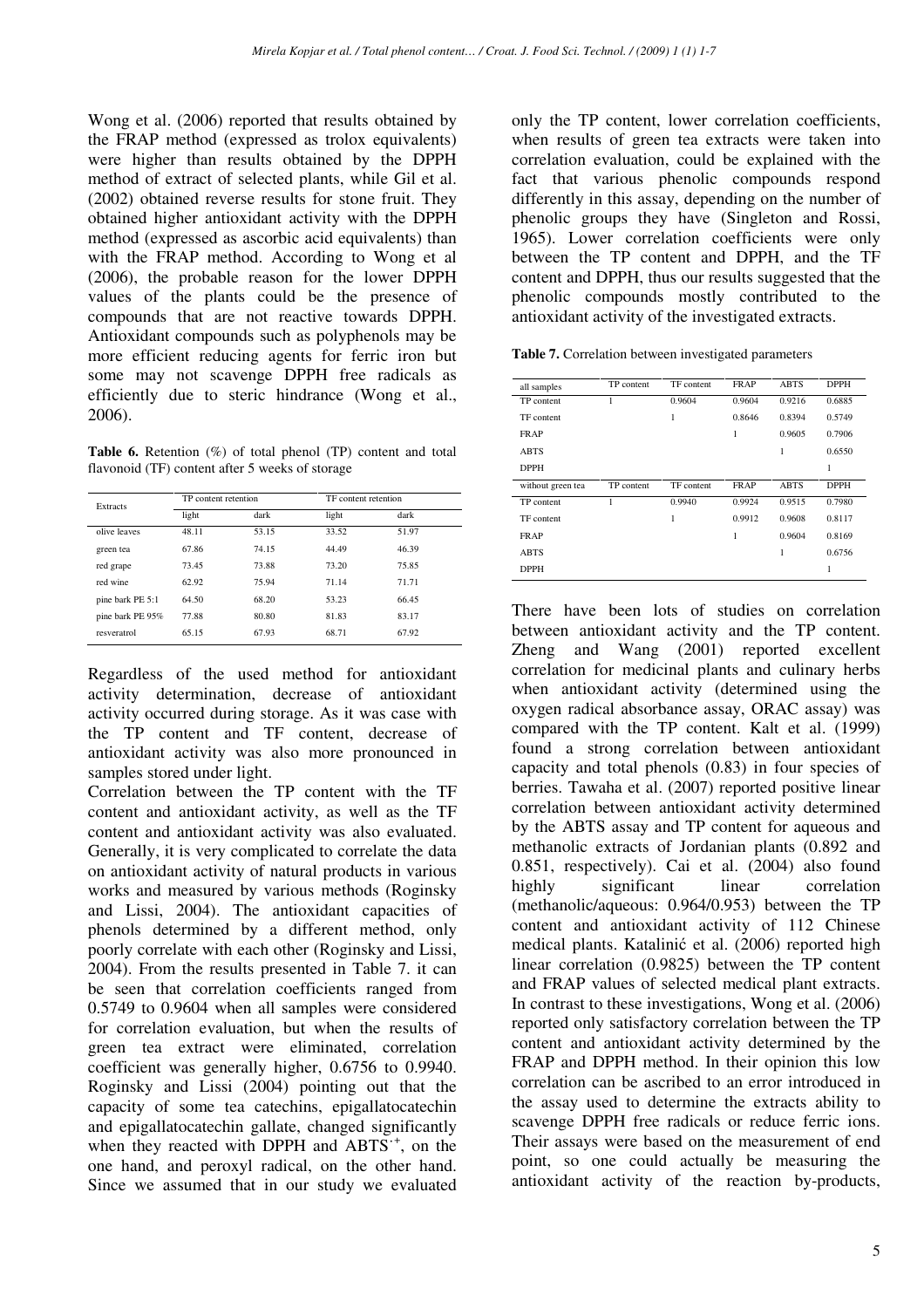rather than the compounds present in the original mixture. Another source of error in their study could be the lack of specificity of the Folin-Ciocalteau phenol reagent (Wong et al., 2006). Alothman et al. (2009) found out that the correlations between TP content and TF content assays were 0.853 and 0.763 for guava and pisang mas, respectively, and 0.031 in the case of pineapple. Their results indicate that the flavonoids are an important phenolic group in representing the antioxidant capacity of guava and pisang mas but not of pineapple, where it could be related to other antioxidant compounds contained in pineapple fruit pulp. FRAP and DPPH assays showed the same trends. This is proved by the significant correlations between the FRAP values and DPPH values for all the fruits in the current study. Correlation values were 0.659 and 0.438 for guava and pineapple, respectively and 0.398 for pisang mas. Another significant correlation between the TP content and the antioxidant capacity of fruits extracts (FRAP and DPPH values) was obtained. These correlations confirm that the phenolic compounds are the main micro constituents contributing to the antioxidant activities of these fruits (Alothman et al., 2009). The lowest correlation coefficients were between DPPH values and other investigated parameters probably because reactions of phenols with ABTS radical cation are usually rapid, but their actions with DPPH radical differ from compound to compound (Sanchez-Moreno, 2002; Katalinić et al., 2006).

# **Conclusions**

Stability of water solutions of selected crude extracts throughout evaluation of the antioxidant activity, total phenol content and total flavonoid content during 5 weeks of storage under light and in the dark at room temperature was conducted. The total phenol content, total flavonoid content and antioxidant activity differ among water solutions of selected crude extracts. Correlation between total phenol content and antioxidant activity was very high suggesting that phenolic compounds are the most responsible compounds contributing to antioxidant activity of investigated samples. It is well known that phenols have beneficial effect on health, so addition of crude extract to food products would be very interesting for functional foods preparation since addition of crude extracts into food products, like juices or jams, could be a valuable tool for fortification of foods with phenolic compounds, as well as for stabilisation of anthocyanins.

#### *Acknowledgment*

This study was supported by National Scientific Project financed by Croatian Ministry of Science, Education and Sports.

## **References**

- Afanas'ev, I.B., Dorozhko, A.I., Brodskii, A.V., Kostyuk, V.A., Potapovitch, A.I. (1989): Chelating and free radical scavenging mechanisms of inhibitory action of rutin and quercetin in lipid peroxidation, *Biochem. Pharm.* 38 (11), 1763-1769.
- Al-Fatimi, M., Wurster, M., Schroder,G., Lindequist, U. (2007): Antioxidant, antimicrobial and cytotoxic activities of selected medicinal plants from Yemen, *J. Ethnopharm*. 111 (3), 657–666.
- Alothman, M., Bhat, R., Karim, A.A. (2009): Antioxidant capacity and phenolic content of selected tropical fruits from Malaysia, extracted with different solvents, *Food Chem.* 115 (3), 785-788.
- Amarowicz, R., Pegg, R.B., Rahimi-Moghaddam, P., Barl, B., Weil, J.A. (2004): Free radical scavenging capacity and antioxidant activity of selected plant species from the Canadian prairies, *Food Chem.* 84 (4), 551-562.
- Arnao, M.B., Cano, A., Acosta, M. (2001): The hydrophilic and lipophilic contribution to total antioxidant activity, *Food Chem.* 73 (2), 239-244.
- Asen, S., Stewart, R.N., Norris, K.H. (1972): Copigmentation of anthocyanins in plant tissues and its effect on color, *Phytochem.*11 (3), 1139-1144.
- Awika, J.M., (2008): Behavior of 3-deoxyanthocyanidins in the presence of phenolic copigments, *Food Res. Int.* 41 (5), 532-538.
- Balasundram, N., Sundram, K., Samman, S. (2006): Phenolic compounds in plants and agri-industrial byproducts: Antioxidant activity, occurrence, and potential uses, *Food Chem.* 99 (1), 191-203.
- Bąkowska, A., Kucharska, A.Z., Ozmiański J. (2003): The effects of heating, UV irradiation, and storage on stability of the anthocyanin-polyphenol copigment complex, *Food Chem.* 81 (3), 349-355.
- Baranac, J.M., Petranović, N.A., Dimitrić-Marković, J.M. (1996): Spectrophotometric study of anthocyanin copigmentation reactions, *J. Agr. Food Chem.* 44 (5), 1333-1336.
- Baranac, J.M., Petranović, N.A., Dimitrić-Marković, J.M. (1997a): Spectrophotometric study of anthocyan copigmentation reactions 2. Malvin and the nonglycosidized flavone quercetin, *J. Agr. Food Chem.* 45 (5), 1694-1697.
- Baranac J.M., Petranović N.A., Dimitrić-Marković, J.M. (1997b): Spectrophotometric study of anthocyanin copigmentation reactions.2. Malvin and the nonglycosidized flavone morin, *J. Agr. Food Chem.* 45 (5), 1698-1700.